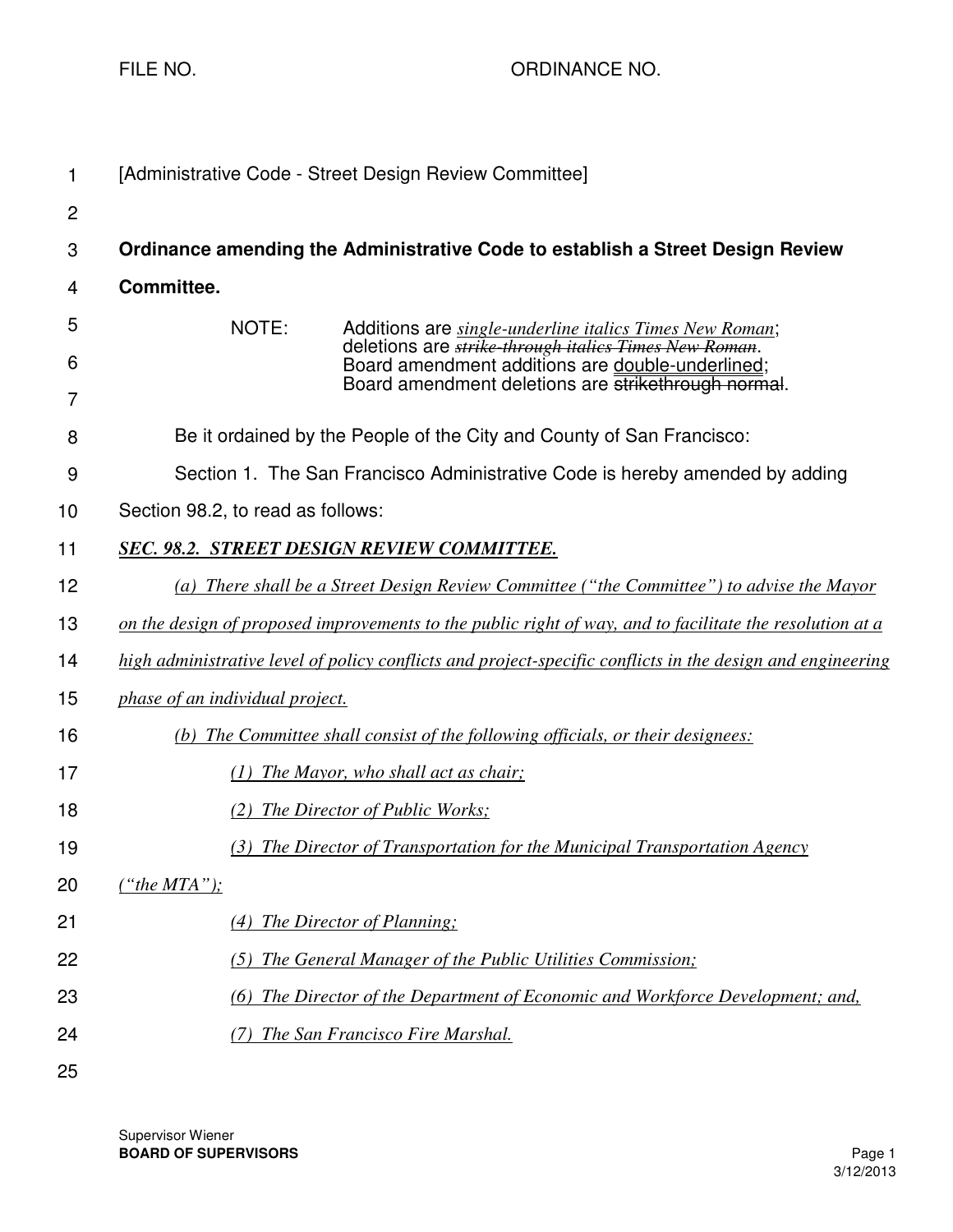| 1              | (c) The Committee shall review any proposed improvement to the public right of way submitted          |
|----------------|-------------------------------------------------------------------------------------------------------|
| $\overline{c}$ | by a Committee member, including projects that are under the jurisdiction of the MTA. The Committee   |
| 3              | shall provide its assessment to the Mayor, with a copy to the department proposing the improvement.   |
| 4              | (d) In conducting its review, the Committee shall examine whether proposed improvements are           |
| 5              | consistent with the City's Better Streets Plan, Transit First Policy, Complete Streets Policy, the    |
| 6              | Mayor's Pedestrian Strategy, and other relevant policy documents relating to the design of public     |
| $\overline{7}$ | streets, as applicable. The Committee may recommend changes to departmental standards and             |
| 8              | procedures necessary or appropriate to make those standards and procedures better conform to the      |
| 9              | City policies identified above.                                                                       |
| 10             | (e) To the extent feasible, the Committee shall review proposed improvements at the 30 percent        |
| 11             | and final design stages, and prior to any final board or commission approvals. The Committee, in its  |
| 12             | discretion, may review proposed improvements at other design stages.                                  |
| 13             | (f) The chair shall set the places, dates, and times of meetings of the Committee. Except as          |
| 14             | specifically allowed under the Brown Act (Cal. Govt. Code §§ 54950 et seq.) and the Sunshine          |
| 15             | Ordinance (SF Admin. Code Ch. 67), all meetings of the Committee shall be open to the public.         |
| 16             | $(g)$ All City departments shall cooperate with the Committee in its operations.                      |
| 17             | (h) The Committee shall submit a report on its activities to the Board of Supervisors twice a         |
| 18             | year. Such report shall include, at minimum, a list of projects reviewed, any conflicts between       |
| 19             | competing policies identified during the review process, and how the policies were reconciled.        |
| 20             | (i) Nothing in this Section shall be construed to limit or interfere with any power or duty           |
| 21             | conferred on any officer or department under the Charter, the Municipal Code, or State law. Nothing   |
| 22             | in this Section shall be construed to require the Municipal Transportation Agency to spend money from |
| 23             | the Municipal Transportation Fund not budgeted for that purpose by the Agency.                        |
| 24             |                                                                                                       |
| 25             |                                                                                                       |

Supervisor Wiener **BOARD OF SUPERVISORS** Page 2